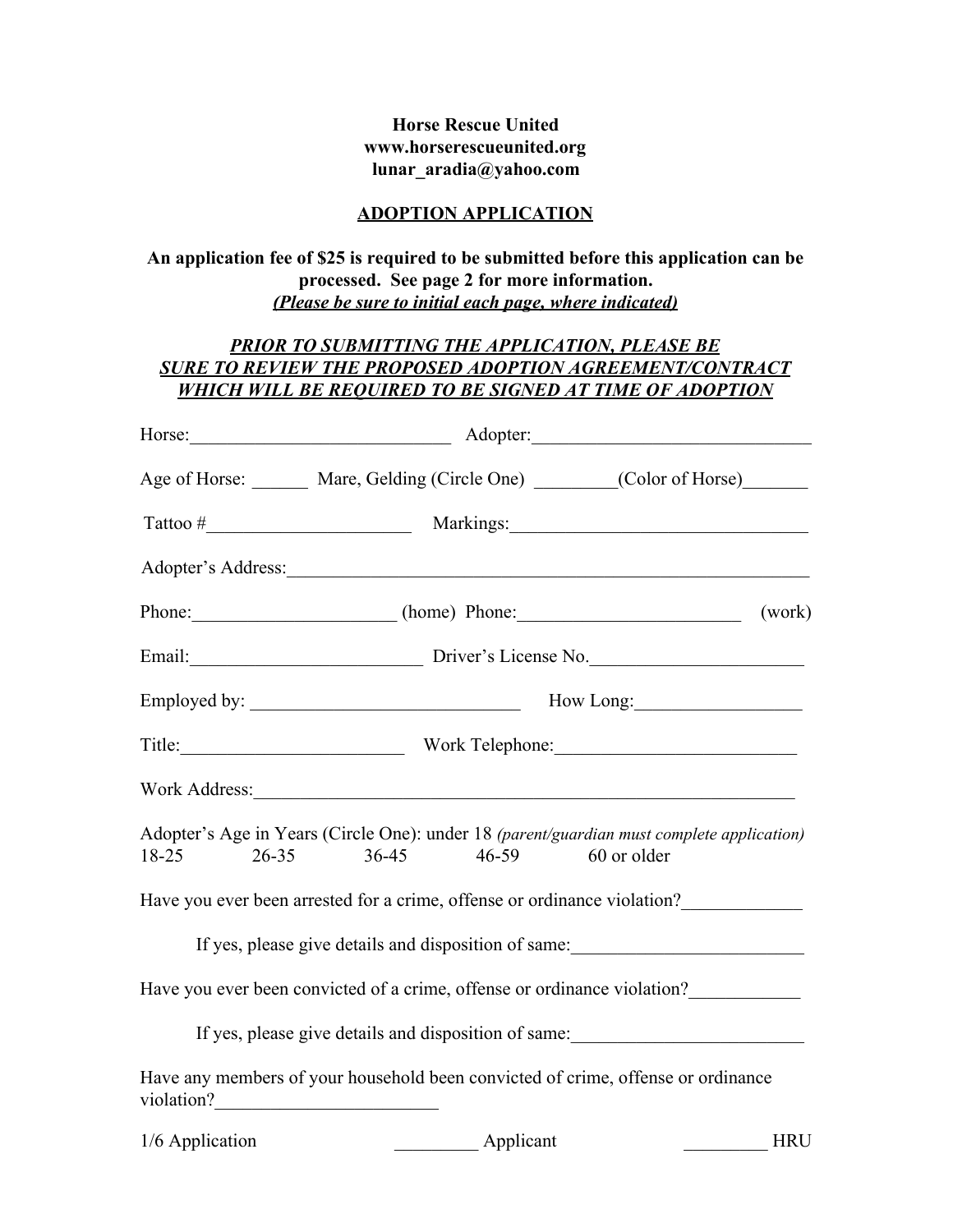If yes, please state who and give details and disposition of same:

*APPLICATION FEE REQUIRED*: A \$25 non-refundable application fee is required to be submitted to HRU before an application is processed.

 $\mathcal{L}_\text{max}$  , and the contribution of the contribution of the contribution of the contribution of the contribution of the contribution of the contribution of the contribution of the contribution of the contribution of t

If you are approved and adopt an HRU horse within three months (90 days) of this application being received by HRU, the application fee will be deducted from your horse's adoption fee (i.e. you will owe a balance of \$75 for an \$100 horse, or \$225 for a \$250 horse).

# *If you are not approved or decide not to adopt an HRU horse within three months of submitting this application, your application fee will be used as a donation towards our horses' ongoing care.*

Application fees can be submitted via PayPal to horserescueunited1@yahoo.com or mailed as a check/money order (email  $\frac{\text{lunar } \text{aradia}(\partial x)\text{ahoo.com}}{\text{com}}$  for mailing address).

|                                         | The Adopter agrees that the named horse will reside at:                             |  |
|-----------------------------------------|-------------------------------------------------------------------------------------|--|
|                                         |                                                                                     |  |
|                                         |                                                                                     |  |
| (List <u>full</u> stable address above) |                                                                                     |  |
|                                         | The type of corral or stall which will be provided is:                              |  |
|                                         | $\frac{\text{(size}\_\_)}{\text{(size}\_\_)}$                                       |  |
|                                         | Corral (field) size:                                                                |  |
|                                         |                                                                                     |  |
|                                         | Does the field/corral have a run-in shed or other stable shelter from the elements? |  |
|                                         | If so, please describe and include in photos:                                       |  |
|                                         | The horse will be stabled at: Boarding or Residence (circle one please)             |  |

The Barn agrees that no lien shall be placed on named horse for non-payment of board by Adopter, or for any other reason. The Barn will notify Horse Rescue United, Inc. (HRU) if the Adopter is late with or fails to make payment for stall space or other charges as agreed. Barn agrees to release horse to HRU in the

2/6 Application **Applicant Applicant HRU**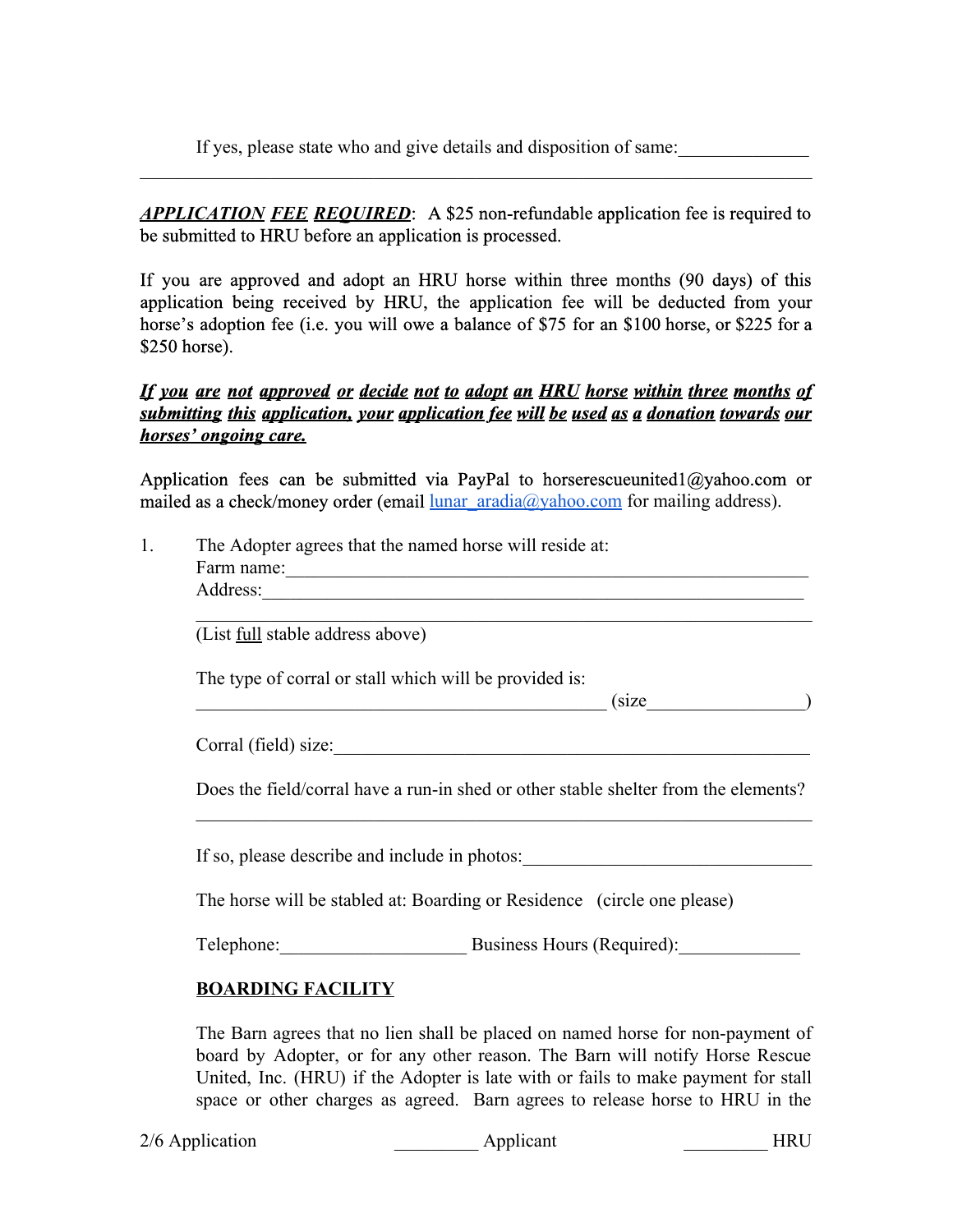event of delinquency of payments by Adopter.

The Barn will inform HRU if horse should be transferred from its facility or if circumstances arise endangering the welfare of horse, including, but not limited to: abusive treatment or neglect of routine or emergency veterinary or farrier care.

The Barn will grant permission for an unannounced home checks by HRU at any time, provided they are conducted within the stated barn hours.

If you plan on boarding, how much will you be paying for monthly board?

- 2. How many horses will be pastured together? How many horses are presently on the property? How many horses will be sharing a run-in shed together? Size of the barn and/or run-in shed Size of turnout Does facility have enough fields/paddocks for separating herds for herd dynamics?\_\_\_\_\_\_\_\_\_\_\_\_\_\_\_\_\_\_ How big is the entire farm (estimated acreage)? How many turnout fields does the farm have in total? How many turnout fields have run-in sheds? (if any) *(HRU requires photos of fields, fencing, gates, runin/stalls, and other horses on property)*
- 3. Do you accept boarders?
- 4. If your barn is set up as a run in shed, how do you contain horses during sickness, injury or harsh weather, etc?\_\_\_\_\_\_\_\_\_\_\_\_\_\_\_\_\_\_\_\_\_\_\_\_\_\_\_\_\_\_\_\_\_\_\_\_\_\_\_\_\_\_.

## 5. **REFERENCES:**

| Vet name: $\qquad \qquad$                                      |  |
|----------------------------------------------------------------|--|
| Phone number:                                                  |  |
| Fax number: $\frac{1}{\sqrt{1-\frac{1}{2}} \cdot \frac{1}{2}}$ |  |
| E-mail: $\qquad \qquad$                                        |  |
|                                                                |  |
|                                                                |  |
| Phone number:                                                  |  |
|                                                                |  |
| E-mail: $\qquad \qquad$                                        |  |
|                                                                |  |
| Horse Related Reference (cannot be family related)             |  |
| Name: $\frac{1}{2}$                                            |  |
| Phone number:                                                  |  |
| Fax number: $\sqrt{2\pi}$                                      |  |
|                                                                |  |

3/6 Application **Applicant** Applicant HRU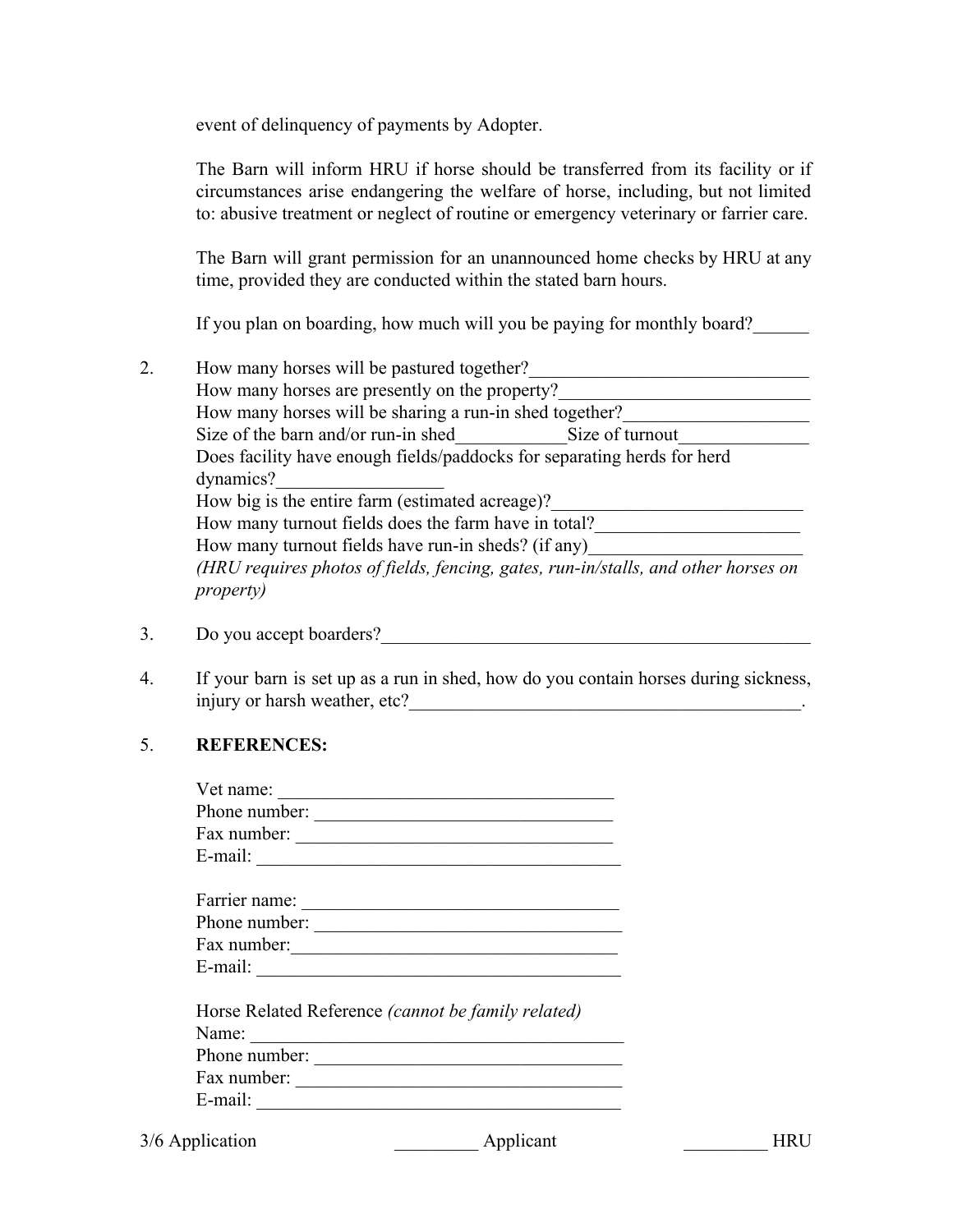| Horse Related Reference (cannot be family related) |
|----------------------------------------------------|
| Name:                                              |
| Phone number:                                      |
| Fax number:                                        |
| E-mail:                                            |
|                                                    |
| Horse Related Reference (cannot be family related) |
| Name <sup>-</sup>                                  |

| Phone number: |  |
|---------------|--|
| Fax number:   |  |
| E-mail:       |  |

|               | Horse Related Reference <i>(cannot be family related)</i> |
|---------------|-----------------------------------------------------------|
| Name:         |                                                           |
| Phone number: |                                                           |
| Fax number:   |                                                           |
| E-mail:       |                                                           |

6. What is your preferred goal when you acquire this horse?

How often would the horse be turned out?

How often would the horse be ridden and what kind of riding? What level rider are you?

 $\mathcal{L}_\mathcal{L} = \mathcal{L}_\mathcal{L} = \mathcal{L}_\mathcal{L} = \mathcal{L}_\mathcal{L} = \mathcal{L}_\mathcal{L} = \mathcal{L}_\mathcal{L} = \mathcal{L}_\mathcal{L} = \mathcal{L}_\mathcal{L} = \mathcal{L}_\mathcal{L} = \mathcal{L}_\mathcal{L} = \mathcal{L}_\mathcal{L} = \mathcal{L}_\mathcal{L} = \mathcal{L}_\mathcal{L} = \mathcal{L}_\mathcal{L} = \mathcal{L}_\mathcal{L} = \mathcal{L}_\mathcal{L} = \mathcal{L}_\mathcal{L}$ 

 $\mathcal{L}_\mathcal{L} = \mathcal{L}_\mathcal{L} = \mathcal{L}_\mathcal{L} = \mathcal{L}_\mathcal{L} = \mathcal{L}_\mathcal{L} = \mathcal{L}_\mathcal{L} = \mathcal{L}_\mathcal{L} = \mathcal{L}_\mathcal{L} = \mathcal{L}_\mathcal{L} = \mathcal{L}_\mathcal{L} = \mathcal{L}_\mathcal{L} = \mathcal{L}_\mathcal{L} = \mathcal{L}_\mathcal{L} = \mathcal{L}_\mathcal{L} = \mathcal{L}_\mathcal{L} = \mathcal{L}_\mathcal{L} = \mathcal{L}_\mathcal{L}$ 

 $\mathcal{L}_\mathcal{L} = \mathcal{L}_\mathcal{L} = \mathcal{L}_\mathcal{L} = \mathcal{L}_\mathcal{L} = \mathcal{L}_\mathcal{L} = \mathcal{L}_\mathcal{L} = \mathcal{L}_\mathcal{L} = \mathcal{L}_\mathcal{L} = \mathcal{L}_\mathcal{L} = \mathcal{L}_\mathcal{L} = \mathcal{L}_\mathcal{L} = \mathcal{L}_\mathcal{L} = \mathcal{L}_\mathcal{L} = \mathcal{L}_\mathcal{L} = \mathcal{L}_\mathcal{L} = \mathcal{L}_\mathcal{L} = \mathcal{L}_\mathcal{L}$ 

 $\mathcal{L}_\mathcal{L} = \mathcal{L}_\mathcal{L} = \mathcal{L}_\mathcal{L} = \mathcal{L}_\mathcal{L} = \mathcal{L}_\mathcal{L} = \mathcal{L}_\mathcal{L} = \mathcal{L}_\mathcal{L} = \mathcal{L}_\mathcal{L} = \mathcal{L}_\mathcal{L} = \mathcal{L}_\mathcal{L} = \mathcal{L}_\mathcal{L} = \mathcal{L}_\mathcal{L} = \mathcal{L}_\mathcal{L} = \mathcal{L}_\mathcal{L} = \mathcal{L}_\mathcal{L} = \mathcal{L}_\mathcal{L} = \mathcal{L}_\mathcal{L}$ 

Do you have experience teaching an unbroke horse?

How about a green horse?

Do you own or have any colts or stallions on the property that this horse will call home? \_\_\_\_\_\_\_\_\_\_\_\_\_\_\_\_\_\_\_ If yes, how many?\_\_\_\_\_\_\_\_\_\_\_\_\_\_\_\_\_\_\_\_\_\_\_\_

 $\mathcal{L}_\mathcal{L} = \mathcal{L}_\mathcal{L} = \mathcal{L}_\mathcal{L} = \mathcal{L}_\mathcal{L} = \mathcal{L}_\mathcal{L} = \mathcal{L}_\mathcal{L} = \mathcal{L}_\mathcal{L} = \mathcal{L}_\mathcal{L} = \mathcal{L}_\mathcal{L} = \mathcal{L}_\mathcal{L} = \mathcal{L}_\mathcal{L} = \mathcal{L}_\mathcal{L} = \mathcal{L}_\mathcal{L} = \mathcal{L}_\mathcal{L} = \mathcal{L}_\mathcal{L} = \mathcal{L}_\mathcal{L} = \mathcal{L}_\mathcal{L}$ 

Do you own or have any other adoptive horses/burros?  $\mathcal{L}_\text{max}$  , and the contract of the contract of the contract of the contract of the contract of the contract of the contract of the contract of the contract of the contract of the contract of the contract of the contr

If yes, how many?

Are you financially prepared to pay for at least a \$500 emergency vet bill?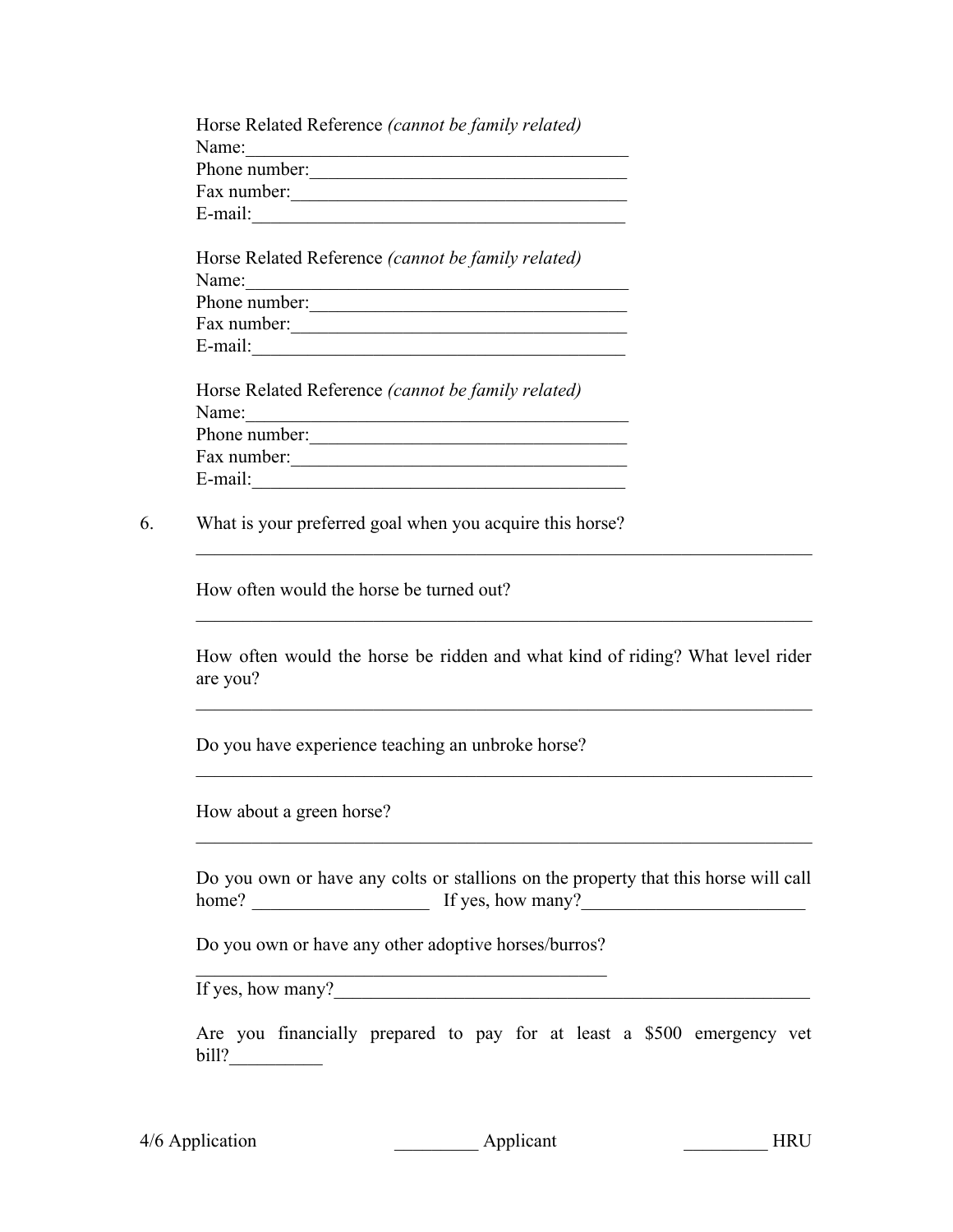If you lose or sell without Horse Rescue United's written permission said horse/burro, you will have to pay a fine of \$10,000. Said horse/burro will only reside at the address given for this animal. If you plan to move the horse elsewhere, you will need to get written permission from Horse Rescue United/Anouk Busch to do so.

7. Do you feed grain and hay on a daily basis all year? How much are you feeding each horse on average? Twice a day or once a day? What type of hay/grain do you presently feed?

Are you able to handle a "hard keeper" or older horse? What type of feed would you give a "hard-keeper" horse? What type of feed would you give a "normal-keeper" horse? What type of feed would you give an "easy-keeper" horse?

How much would you feed the horse you're interested in adopting and what type of feed?

How often would you feed the above to the horse you're interested in adopting?

If you currently own a horse and it resides at your home and you provide your own feed, how much are you spending per month for:

 $\mathcal{L}_\mathcal{L} = \mathcal{L}_\mathcal{L} = \mathcal{L}_\mathcal{L} = \mathcal{L}_\mathcal{L} = \mathcal{L}_\mathcal{L} = \mathcal{L}_\mathcal{L} = \mathcal{L}_\mathcal{L} = \mathcal{L}_\mathcal{L} = \mathcal{L}_\mathcal{L} = \mathcal{L}_\mathcal{L} = \mathcal{L}_\mathcal{L} = \mathcal{L}_\mathcal{L} = \mathcal{L}_\mathcal{L} = \mathcal{L}_\mathcal{L} = \mathcal{L}_\mathcal{L} = \mathcal{L}_\mathcal{L} = \mathcal{L}_\mathcal{L}$ 

| Grain       |  |
|-------------|--|
| Hay         |  |
| Supplements |  |

Describe colic signs in a horse:

Describe signs in a horse that has laminitis:

Do you own any other horses/burros?

Do you lease out any of your horses? If yes, to who and why?

 $\mathcal{L}_\mathcal{L} = \mathcal{L}_\mathcal{L} = \mathcal{L}_\mathcal{L} = \mathcal{L}_\mathcal{L} = \mathcal{L}_\mathcal{L} = \mathcal{L}_\mathcal{L} = \mathcal{L}_\mathcal{L} = \mathcal{L}_\mathcal{L} = \mathcal{L}_\mathcal{L} = \mathcal{L}_\mathcal{L} = \mathcal{L}_\mathcal{L} = \mathcal{L}_\mathcal{L} = \mathcal{L}_\mathcal{L} = \mathcal{L}_\mathcal{L} = \mathcal{L}_\mathcal{L} = \mathcal{L}_\mathcal{L} = \mathcal{L}_\mathcal{L}$ 

 $\mathcal{L}_\mathcal{L} = \mathcal{L}_\mathcal{L} = \mathcal{L}_\mathcal{L} = \mathcal{L}_\mathcal{L} = \mathcal{L}_\mathcal{L} = \mathcal{L}_\mathcal{L} = \mathcal{L}_\mathcal{L} = \mathcal{L}_\mathcal{L} = \mathcal{L}_\mathcal{L} = \mathcal{L}_\mathcal{L} = \mathcal{L}_\mathcal{L} = \mathcal{L}_\mathcal{L} = \mathcal{L}_\mathcal{L} = \mathcal{L}_\mathcal{L} = \mathcal{L}_\mathcal{L} = \mathcal{L}_\mathcal{L} = \mathcal{L}_\mathcal{L}$ 

Have you sold a horse in the past 5 years or are you planning to do so? If yes, why?  $\qquad \qquad \qquad \qquad$ 

Do you breed any horses?\_\_\_\_\_\_\_\_\_\_\_\_\_\_\_\_\_\_\_\_\_\_\_\_\_\_\_\_\_\_\_\_\_\_\_\_\_\_\_\_\_\_\_\_\_

What is your riding ability?

5/6 Application **Applicant EXECUTE:** Applicant **EXECUTE:** Applicant **EXECUTE:**  $\frac{1}{2}$